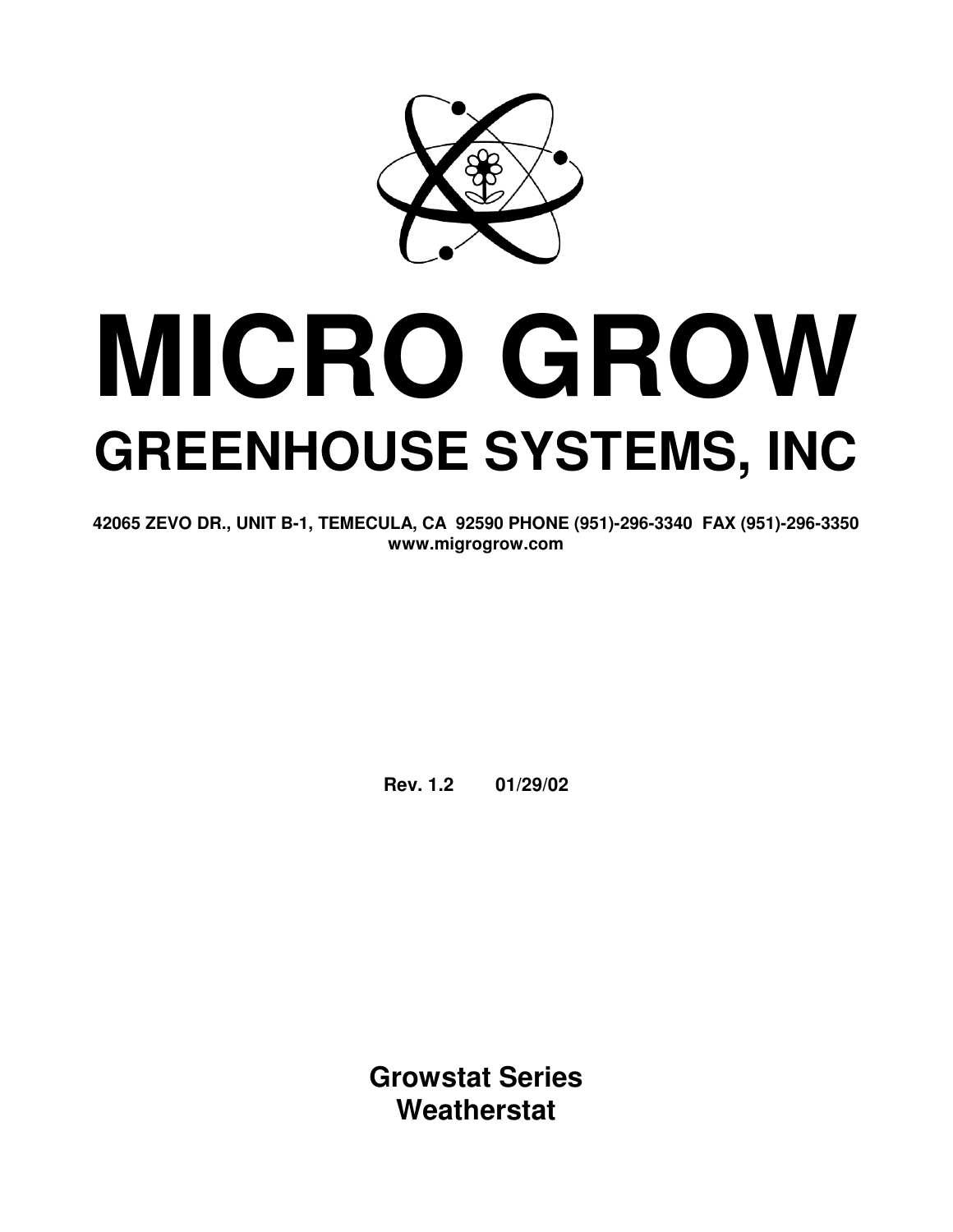# **WEATHERSTAT**

## *Greenhouse Wind and Rain Control*

#### **Description**

The Weatherstat is a precise, microprocessor based control panel. It is designed to deliver a pilot duty, 24 VAC signal when high wind speeds are sensed. The unit features a rain output that will provide a 24 VAC output during periods of precipitation. A temperature sensor will indicate the outdoor temperature and retain the highest and lowest temperature reading experienced in the previous 24 hour time period.

#### **Uses:**

The primary use of the Weatherstat is to provide an override signal to close greenhouse roof vents in the event of high winds and rain. Additionally, outdoor shading systems and retractable roof greenhouses may be overridden during periods of wind and rain. Disabling of outdoor irrigation systems may also be controlled.

#### **Wind Operation:**

A precision sensor is mounted at the highest point of the greenhouse. This sensor will take a sample of the wind speed at this location. When a wind speed that is greater than the setting entered into the control panel is realized, the wind output is energized. Variable time delays are user selectable to release the output after the wind subsides.

#### **Rain Operation:**

Located along with the wind sensor is a plated rain sensing conductive grid. When this grid gets wet, the rain output is triggered on the Weatherstat. As soon as the rain output is triggered, small heating elements will be activated directly under the grid to attempt to dry off the grid. When the grid is fully dry, the output will then be disabled.

#### **Outdoor Temperature:**

The purpose of this sensor is to provide a reading of the outdoor temperature on the system. The current reading, as well as the highest and lowest reading during the previous 24 hour period can be displayed. There are no control functions associated with the outdoor temperature reading. It is a visual indicator only.

#### **Electrical Power Requirements:**

The Weatherstat is powered by a 24 VAC (not included). Use a sufficiently sized transformer to handle not only the control panel, but also any additional connected relay loads. We recommend at least a 40 VA industrial grade transformer. Micro Grow has these transformers in stock.

#### **System Override Connections:**

On some control systems, (such as the Procom and Growcom Systems) the Weatherstat may be directly connected to the main ventilation or environmental control system. Generally, these type of systems can take a direct 24 VAC signal from a remote source such as the Weatherstat. Most systems however will require one or more control relays to interrupt the normal operations of the vent or shade system during an override period. Consult Micro Grow for details on your particular system.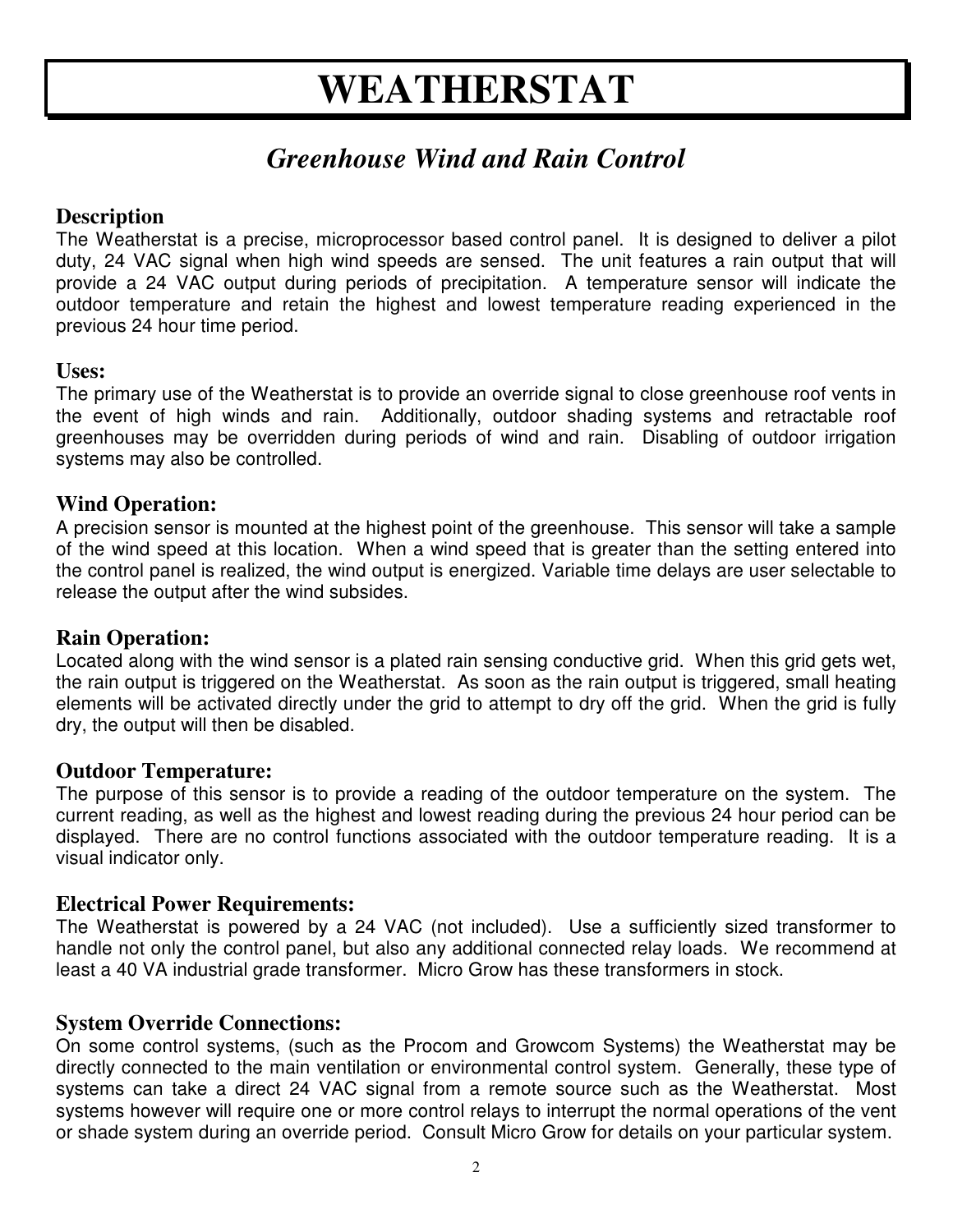#### **Operation:**

After all connections have been made, apply 24 VAC to the circuit board. The display should read out the following items in a repetitive manner:

#### **Wind Speed; Wind Output Status; Rain Output Status; Outdoor Temperature; Time of Day**

Make sure that all sensor readings are correct. If there are any sensor readings that appear to be in error, please double check the connection diagram and wiring.

#### **To Set Wind Speed:**

Depress the **SET** switch once. The set wind speed MPH will be indicated on the display. You may then use the **VALUE** switch to raise or lower the setting. Release the momentary switch once the desired value appears in the display. This value is now locked in. You may return to the operation mode by moving the **RUN** switch into the upper position, or proceed with the other settings.

#### **To Set Rain Sensitivity:**

Depress the **SET** switch repeatedly until the rain sensitivity is shown on the display. This is indicated by the words **LO** or **HI.** Releasing the switch will lock in the sensitivity choice.

#### **To Set 24 Hour Clock:**

Depress the **SET** switch repeatedly until the display indicates the time of day. The first digit (hour) will be flashing. Use the **VALUE** switch to set the desired hour. Depressing the **SET** switch again will advance to the minutes. Set the minutes in the same manner using the **VALUE** switch. One additional depression of the **SET** switch will indicate **A** (AM) or **P** (PM).

#### **Calibration:**

Calibration should not be required, however if desired, the temperature and the wind speed can both be calibrated here. Depress the **SET** switch repeatedly until the display indicates the outdoor temperature. Use the **VALUE** switch to enter a new reading. Repeat as needed for wind speed.

#### **High and Low Temperature Memory:**

To display the highest and lowest outdoor temperatures realized in the previous 24 hours of operation, depress the **SET** switch repetitively until the word **HIGH** appears in the display. This will automatically be followed by the highest temperature realized. Depressing the **SET** switch once more will bring up the **LO** indicator, followed by the lowest temperature realized during the previous 24 hour period.

#### **Custom DIP Switch Settings:**

A DIP switch is located on the circuit board. The purpose of this switch is to allow for delay period changes in regards to the wind speed output on and off times. A switch is also provided to display the temperature readout in Celsius or Fahrenheit.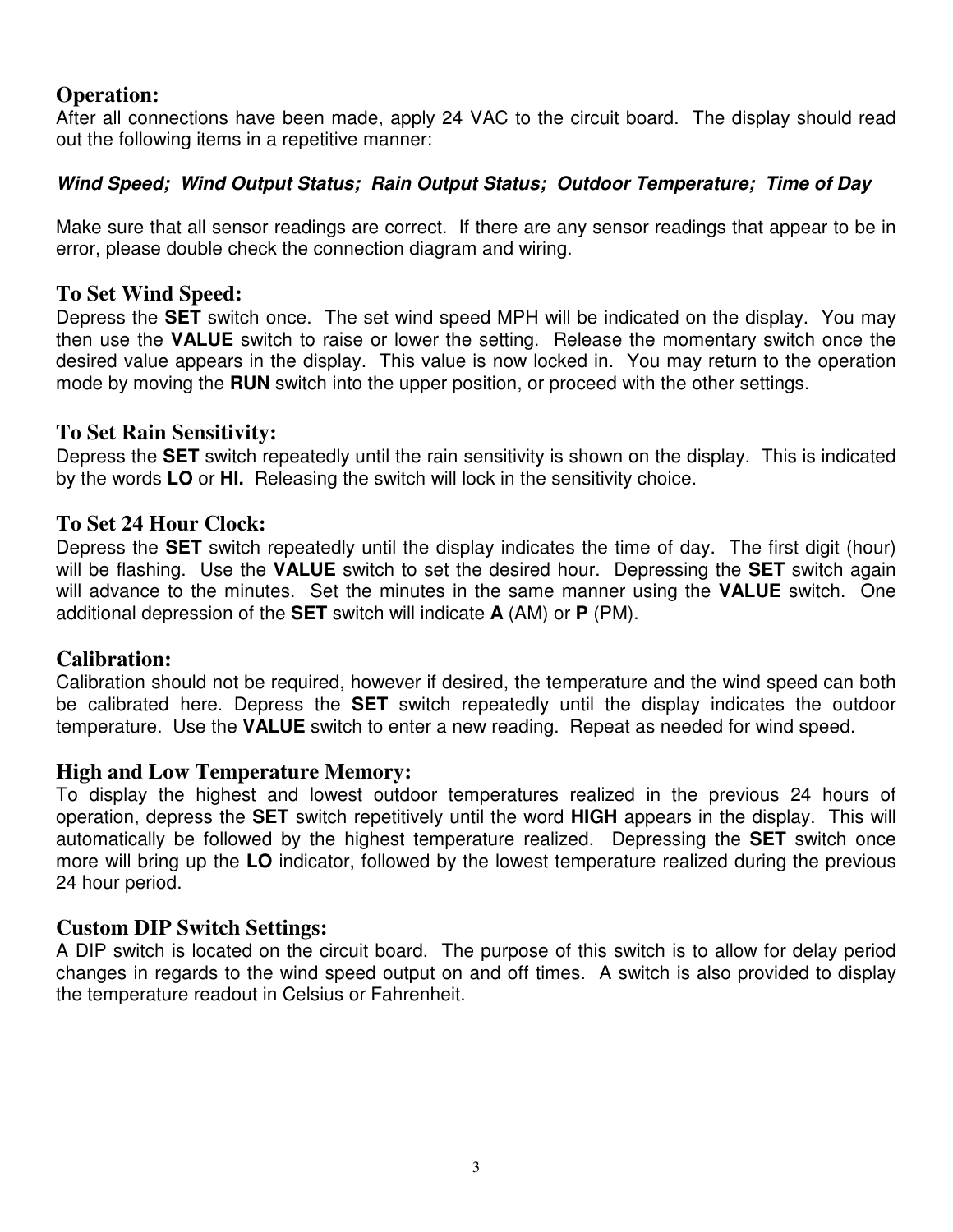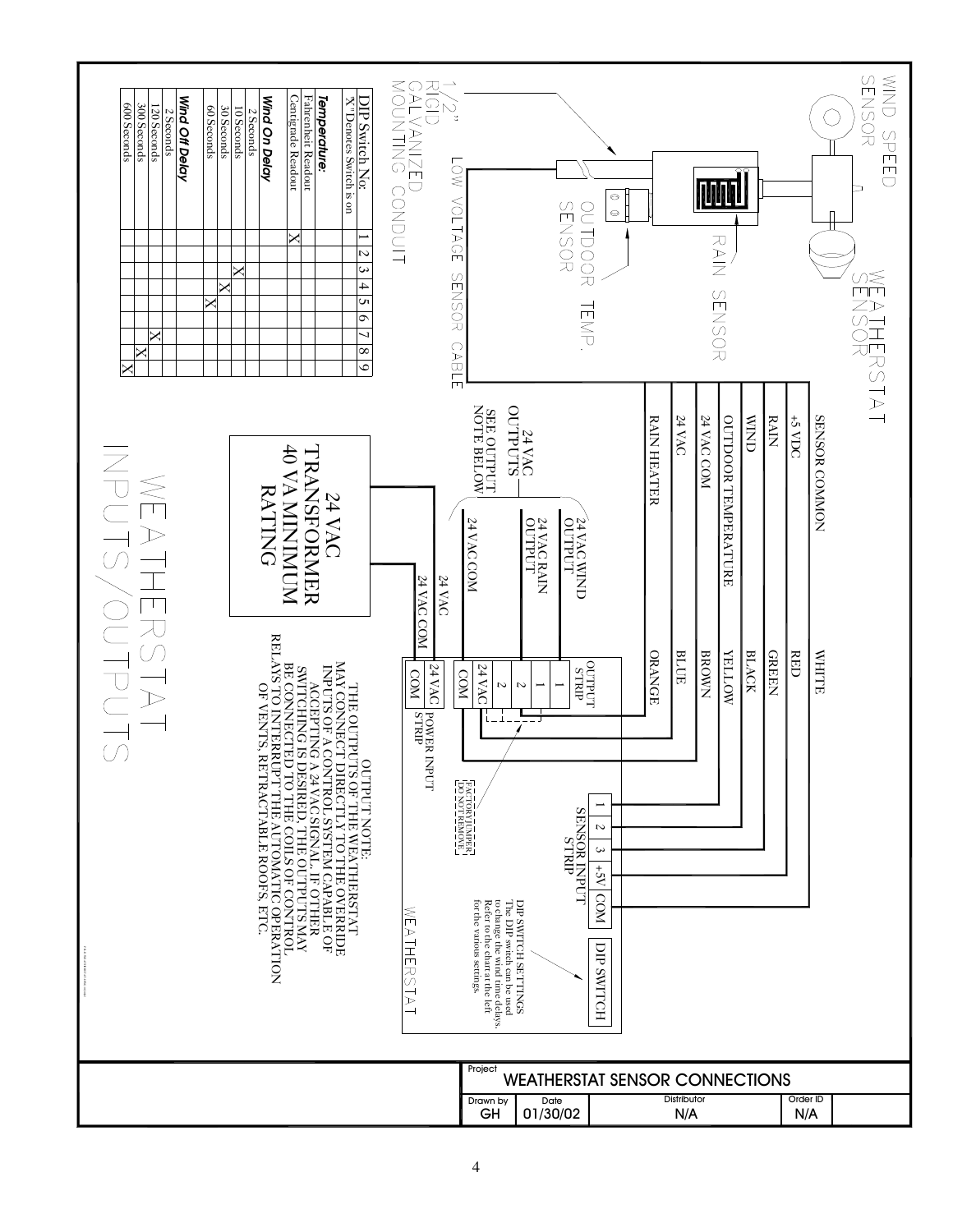24 VAC<br>TRANSFORMER<br>40 VA MINIMUM<br>RATING<br>RATING 40 VA MINIMUM TRANSFORMER RATING 24 VAC 24 VAC COM 24 VAC COM THE OUTPUT IN THE TANDIBUT AND THE STATE AND CONNECT DIRECTLY TO THE OVERBUDE IN A STATE AND RELATIONSHIPS OF A STATE AND STATE AND RELATIONSHIPS OF A STATE OF A STATE OF A STATE OF A STATE OF A STATE OF A STATE OF A STATE RELAYS TO INTERRUPT THE AUTOMATIC OPERATION BE CONNECTED TO THE COILS OF CONTROL INPUTS OF A CONTROL SYSTEM CAPABLE OF MAY CONNECT DIRECTLY TO THE OVERRIDE **STRIPT**  $\frac{124 \text{ VA}}{ \text{ COM}}$ SWITCHING IS DESIRED, THE OUTPUTS MAY OUTPUT 24 VAC POWER INPUT NOO<br>OVA FZ ACCEPTING A 24 VAC SIGNAL. IF OTHER THE OUTPUTS OF THE WEATHERSTAT OF VENTS, RETRACTABLE ROOFS, ETC. WEATHERSTAT TO PROCOM OVERRIDES WEATHERSTAT TO PROCOM OVERRIDES  $\overline{2}$  $\overline{2}$  $\overline{\phantom{0}}$  $\overline{\phantom{0}}$ POWER INPUT I I OUTPUT NOTE: DO NOT REMOVE FACTORY JUMPER  $\begin{tabular}{c|c|c} \hline 1 & 2 & 3 & +5\times \hline CO \\ \hline SENSOR INPUT \\ \hline SENSOR INPUT \\ \hline \end{tabular}$ T 2 | 3 | 3 | 2 2 2 SENSOR INPUT **JUMPER**<br>RENOVE FSV COM DIP SWITCH SETTINGS DIP SWITCH SETTINGS WEATHERSTAT нолим ага DIP SWITCH **OVERRIDE (WIND)**<br>OVERRIDE (RAIN) 24 VAC COM 24 VAC COM OVERRIDE (RAIN) OVERRIDE (WIND) POWER INFORMATION CONTROL OUTPUT STRIP COM TURN ROSNES SENSOR INPUT TERMINAL STRIP **FUSED AC** FUSED AC POWER INPUT AND AC IN COM COM  $+\frac{5}{\sqrt{1}}$ 4 12  $\overline{0}$ ። 3  $\sim$  $\overline{\phantom{0}}$ For Projection and Contract to the Second Stray<br>59 October 2014  $^{\circ}$  $\lq$ ూ Un 4 ىئ  $\sim$  $\overline{\phantom{0}}$  $\frac{2}{3}$ <br> $\frac{4}{5}$ <br> $\frac{6}{7}$ <br>8<br>CON<br>AC TERMINAL STRIP  $\overline{\mathbf{3}}$ OUTPUT #12 OUTPUT #11 OUTPUT #10  $\overline{4}$ OUTPUT #8 OUTPUT #7 OUTPUT #6 OUTPUT #5 OUTPUT #4 OUTPUT #3 OUTPUT #2 OUTPUT #1 5  $\frac{8}{6}$ FUSE  $\frac{78}{28}$   $\frac{0}{11}$  $\frac{1}{22}$  $\frac{23}{3}$  $\overline{8}$ COM<br>AC DIGITAL OVERRIDE INPUT DIGITAL OVERRIDE INPUT  $\mathbf{1}$ TERMINAL STRIP  $\mathcal{L}$ PROCOM っ  $\overline{3}$  $\frac{3}{4}$ 4 ىئ  $\sim$  $\overline{\phantom{0}}$ 4 Distributor 4 Distributor WEATHERSTAT TO PROCOM OVERRIDES FIELD: OVERFRIDENCE TO PROCEDURE OF A SHORT TO WG 02/07/02 Project Drawn by<br>**GH** Date Order ID N/A 02/07/02 GH N/A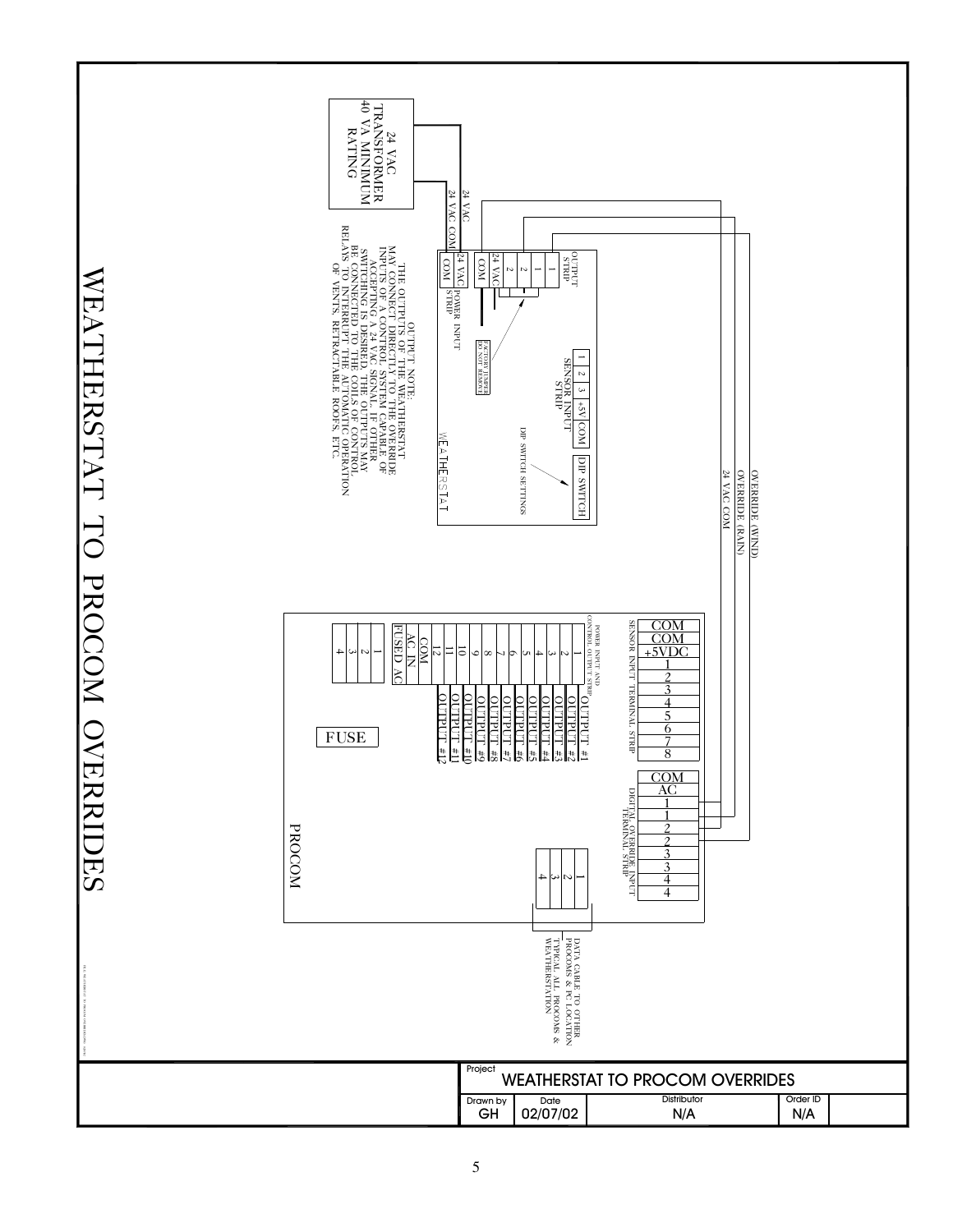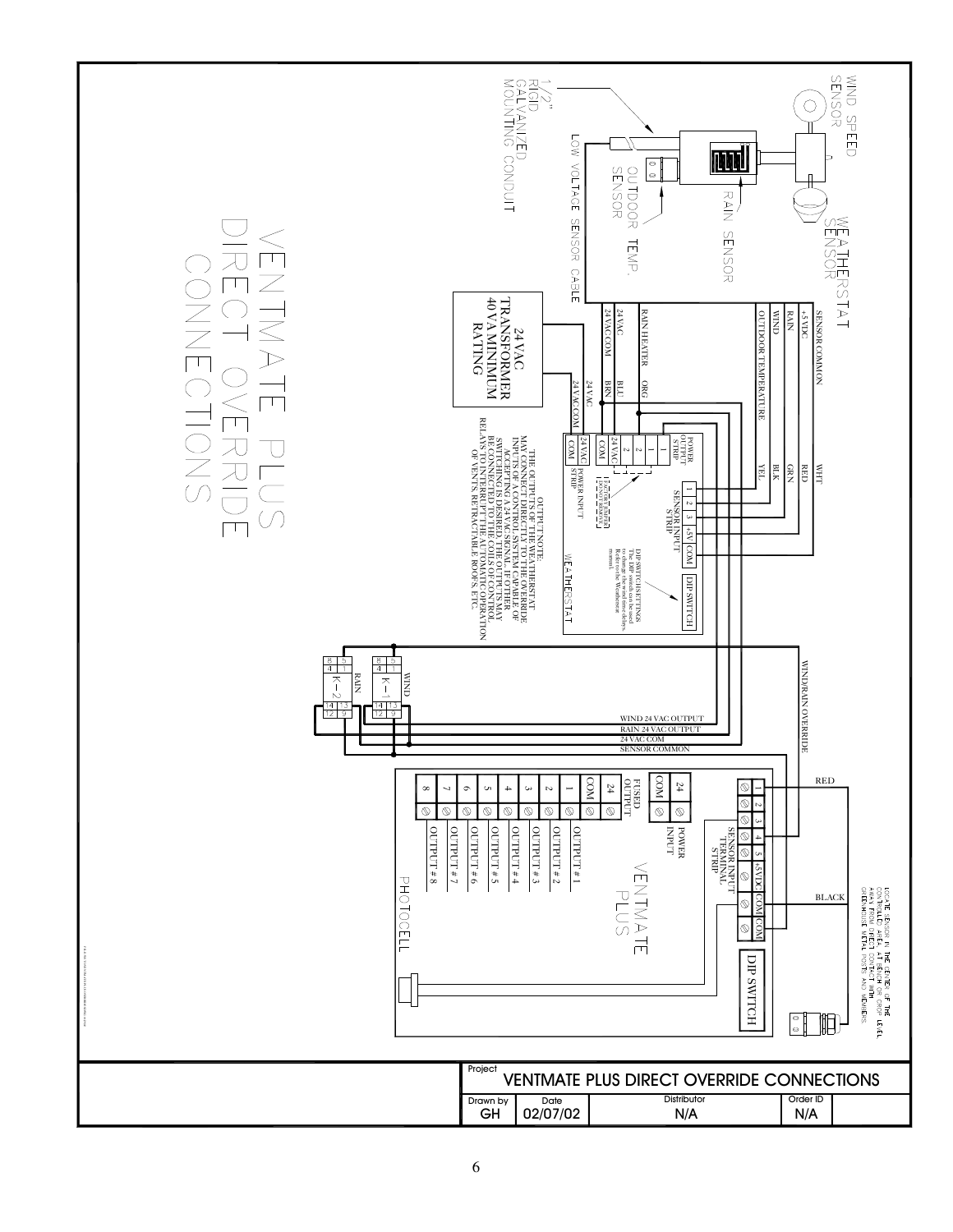